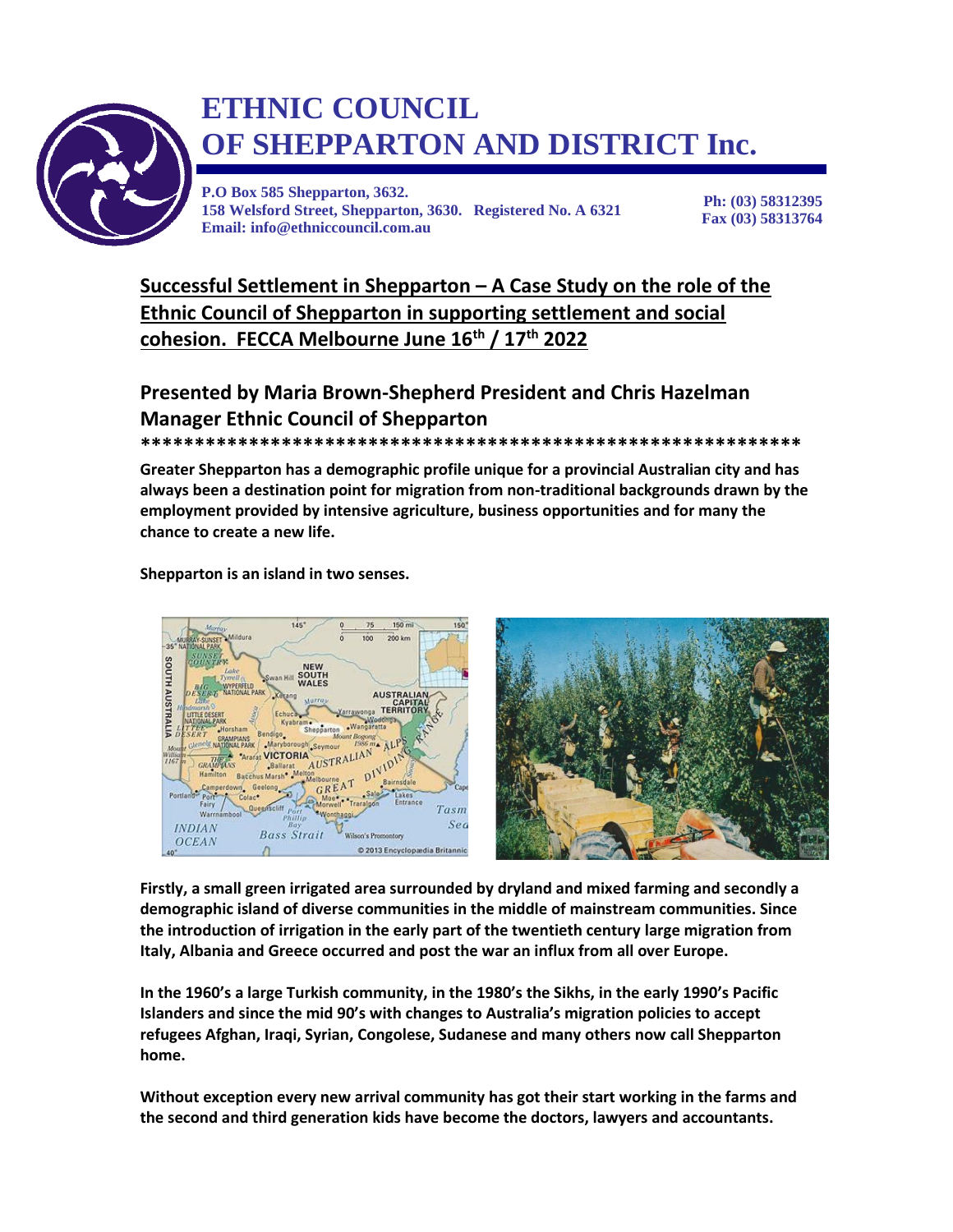**Refugee and humanitarian entrant settlement over the last twenty years now represents 10% of the Greater Shepparton population.**

**Today Shepparton boasts four mosques, multiple Christian denomination churches, a Sikh Gurdwara and hopefully soon a Buddhist Centre all of which reflects Shepparton as being culturally and faith diverse. As an aside the most recent mosque supports the Afghan community who raised over \$1 million in 12 months and were supported in the Council planning process by the Ethnic Council and Sikhs from the Gurdwara next door who had already navigated the local government planning scheme.** 

**The application passed through Council without a single planning scheme objection which I contrast with the community actions that occur when mosques are proposed such as the events in Bendigo and other places.** 

**To accentuate that anecdote the planning permit applications for this mosque and the Bendigo Mosque were lodged in the same month.** 



**Nabi Akram Mosque Shepparton**

**The Ethnic Council was born out of a response to exploitation issues impacting the Turkish community who were heavily involved in the tomato industry, David Wauchope a senior worker in the Department of Agriculture and City Councillor initiated public discussion and The Ethnic Council of Shepparton and District Inc. was established in 1978 as a non-profit community-based service, comprised of elected representatives from the principal ethnic groups in Shepparton and surrounding districts. Motivation to form came from the pre and post war migrant groups who were seeking an organisation who could advocate on their behalf, support them with funding, be a forum where they could promote their culture and to receive information.** 

**I am extremely proud that my father Aleski Czerkaskyj was the foundation Secretary of the Ethnic Council.**

**The Ethnic Council became a legal entity in 1985 when it became incorporated and today is a peak body whose mission is to promote and represent the social, cultural and economic well-**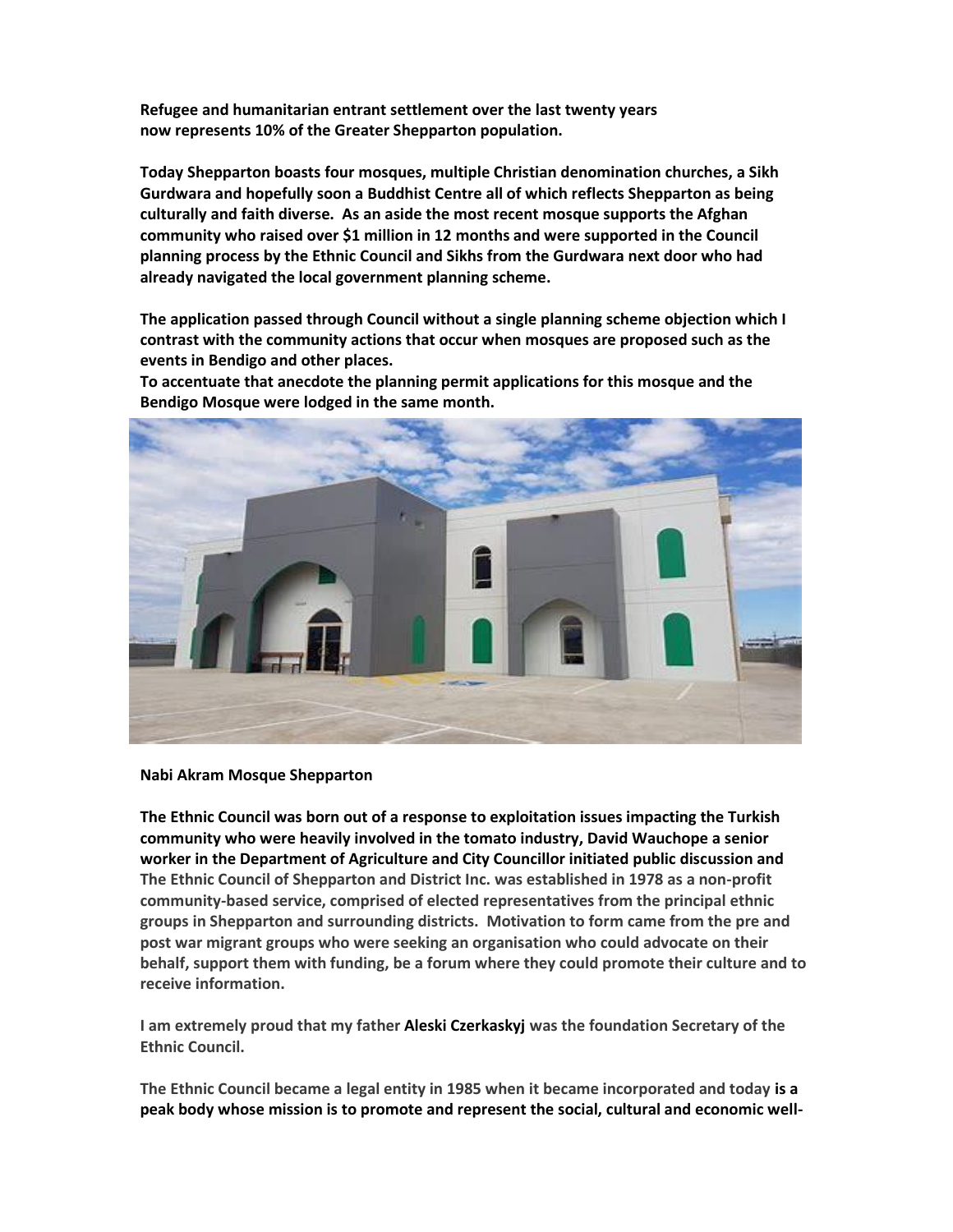**being of ethnic communities in the Goulburn Valley Region through the provision of quality and innovative services. Since 1985 the Ethnic Council has grown to become an integral part of Shepparton being recognised nationally as a successful model of settlement. That recognition being a dominant factor in Shepparton being selected to host FECCA's national conference in 2009, the first time the conference was held outside of a metropolitan area.**

**Some notable achievements along the journey include fundraising of \$1 million towards the establishment of a Multi-Cultural Hostel for the Aged in 1994,** 



**Harmony Village Shepparton**

**establishment of bridging English programs, implementation of the Goulburn Valley Integrated Settlement Planning committee, support for Goulburn Ovens Institute of Tafe in providing settlement English and Migrant Education and today being a major service provider supporting new arrival communities. Introduce Chris Hazelman**

**We deliver a comprehensive range of services including SETTS, Strategic Partnership Program, Strategic Coordinator, Social Cohesion Through Education, Family Violence Prevention, Community Employment Connectors, Anti Racism, Partners in Change, Emergency Management, Disability Support, Gambling Harm Awareness and a number of smaller Covid Safe Health Messaging grants.**

**In summary our grants do not operate in silos and all funding areas are integrated collectively to maximise the resources, to meet broad agency objectives and to minimise the glaring weakness of a flat management structure.**

**In practice collectively our programs can be summarised as providing direct client services, community capacity building and increasingly a growing role in cultural awareness programs** 

**The Ethnic Council success in supporting settlement is based on a few simple principles:**

- **A person's language skills should not prevent them gaining access to information or services. As evidenced through Covid the distribution of vital information in first language can be as simple as a short video or voice message recorded on mobile phones and disseminated using the existing communication channels in communities.**
- **Our staff strategy is to recruit bilingual workers who can effectively engage with communities. Our contracted staff include Turks, Pacific Islanders, Iraqis, Afghans, Sudanese, a Sri Lankan and a Kiwi. Again, Covid provides a good example where we recruited over 30 casual bilingual university students to be customer service staff at the regional testing and vaccination hub. These staff assisted people with bookings, completed paperwork and acted as interpreters where necessary. This partnership**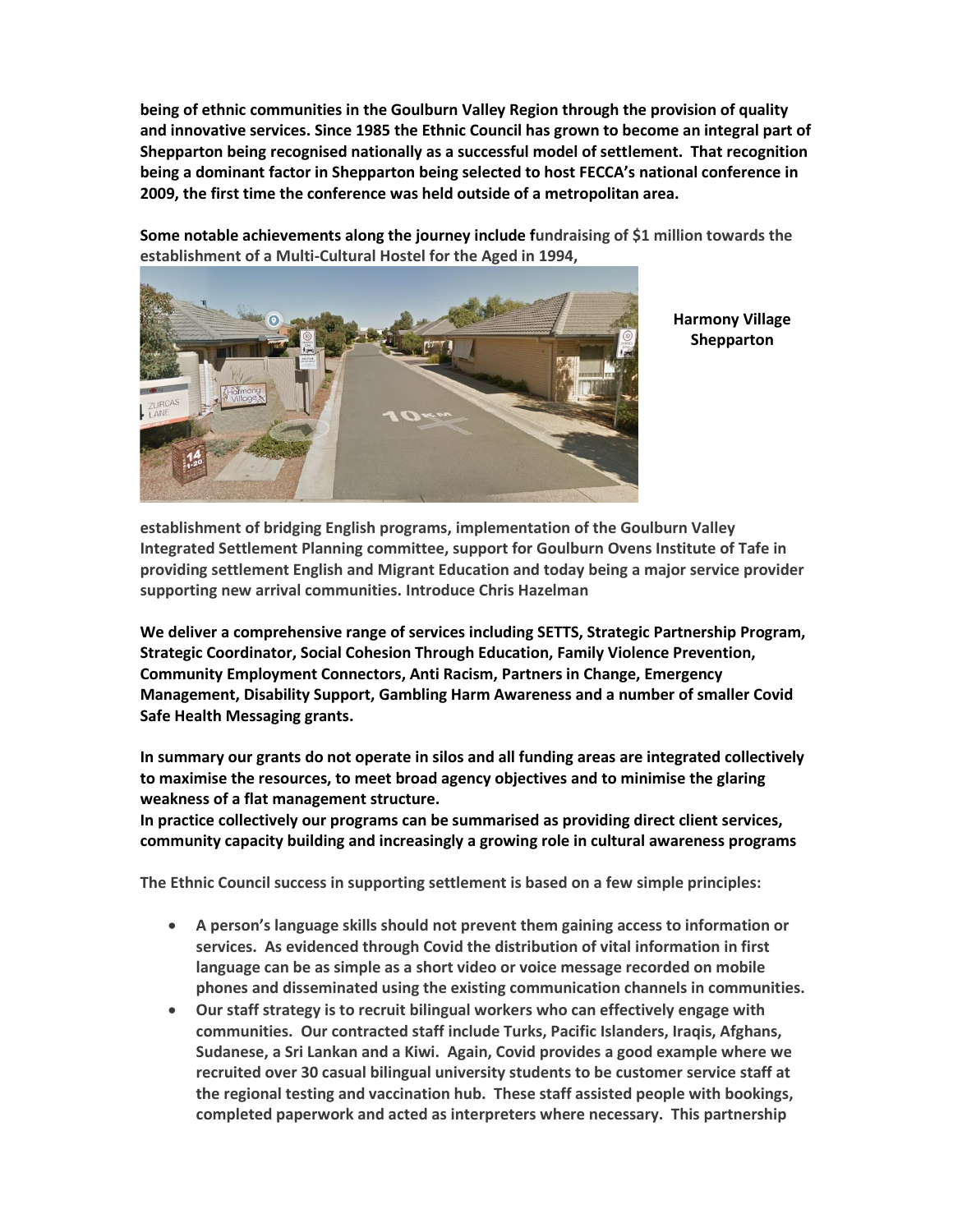**with local government and the regional health service as the funding body is a major factor in Shepparton achieving a vaccination rate of 98.5% and dispelling the myth that the refugee communities would be vaccine hesitant.**



- **New arrival communities should be supported and assisted to form their own community-based associations who can apply for funding in their own right, undertake community priority projects, advocate for themselves and participate in the forums where decisions that impacted them were being made.**
- **The development of community profiles in consultation with community leaders that identified priority issues. These profiles produced biannually since 2010 are published on the Ethnic Council website and are a major source of primary data for government departments, local government, service provider agencies and academic studies. [https://ethniccouncilshepparton.com.au](https://ethniccouncilshepparton.com.au/)**